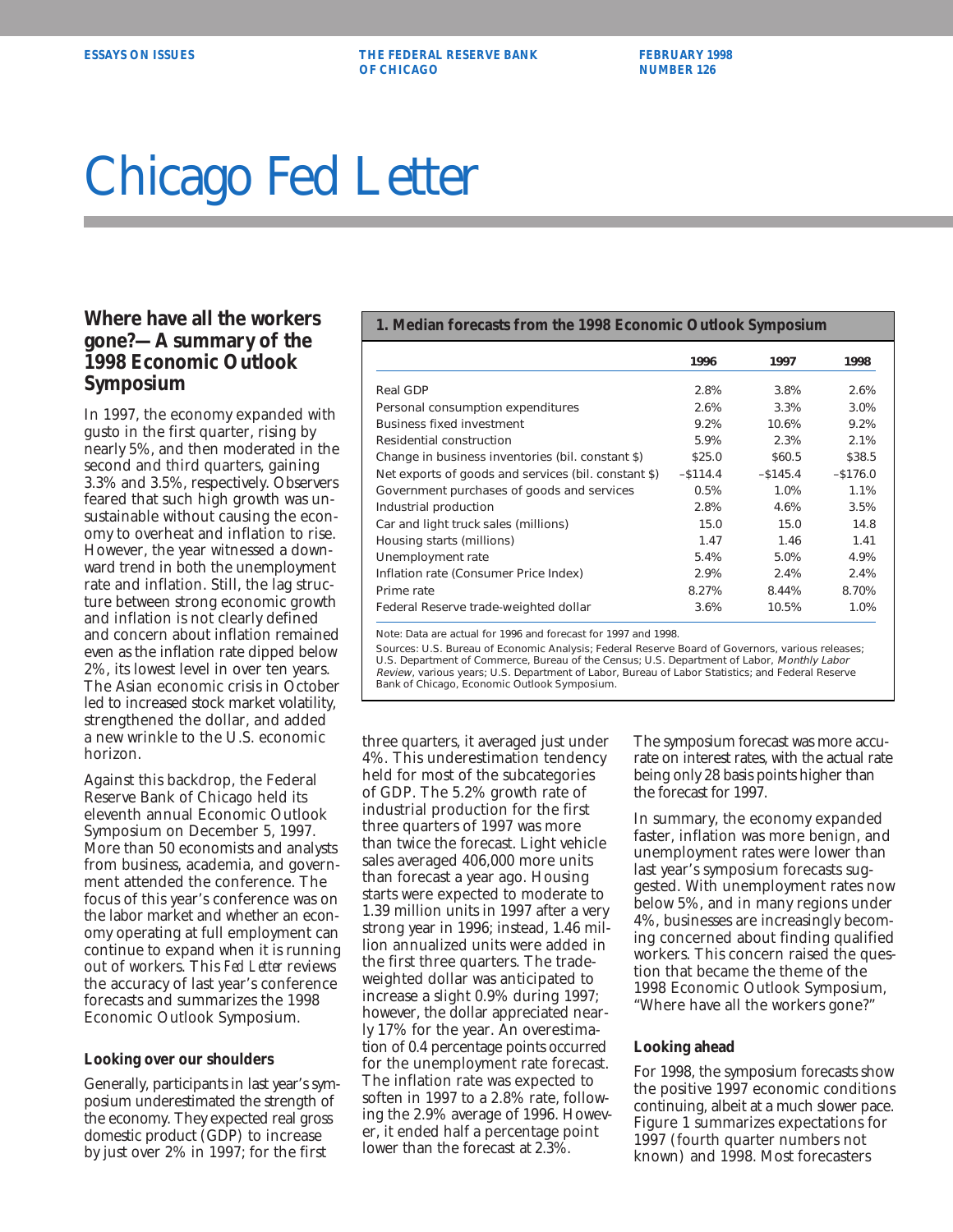

Dashed line represents Federal Reserve Bank of Chicago, Economic Outlook Symposium median forecast.

believed that the growth rates experienced in 1997 are unsustainable and that real output growth during 1998 will be lower than in 1997 for every subcategory of GDP. The typical forecaster is expecting real GDP growth to be 3.8% in 1997 and 2.6% in 1998. Given the situation in Asia, it is not surprising that one of most dramatic changes anticipated during 1998 is on the international front, with net exports forecast to decline from –\$145.4 billion in 1997 to –\$176.0 billion in 1998. Only the government sector is expected to grow in 1998 at rates similar to 1997.

In terms of the quarterly pattern for real GDP, the forecast group is expecting a downward trend. In the first quarter, real GDP growth is forecast at 2.8%, moderating steadily to 2.2% by the fourth quarter of 1998 (see figure 2). This downward pattern is reflected in the growth outlook for personal consumption expenditures, business fixed investment, and residential investment. Some weakening is expected for change in business inventories and net exports. Government spending growth is forecast to remain fairly flat over the four quarters of 1998.

The quarterly patterns for the other series forecasts—industrial production growth, car and light truck sales, and housing starts—are expected to decline over the forecast horizon. The unemployment rate (see figure 3), inflation, and the prime rate are anticipated to rise over the four quarters of 1998. Finally, the growth rate for the trade-weighted dollar should show a fairly flat pattern in 1998. Below, we summarize the discussion of tight labor markets and forecasts for individual sectors.

#### **Dealing with tight labor markets**

A chief executive officer (CEO) from a temporary help firm said that while jobs are being created at a fast pace, there are major discrep-

ancies between jobs and individuals available to fill them, both in terms of geography and education.

The speaker proposed several solutions to the tight labor force problem: 1) Outsourcing of positions to temporary help agencies to reduce the cost of mis-hiring, one of the more significant costs that companies incur. 2) Training of employees to keep their skills current. Corporate training has been one of the areas most affected by cost cutting. 3) Bringing retirees back into the work force. 4) Using expanded hiring sources, such as the Internet, networking through new hires, looking at individuals just out of high school who are not sure what job they want to hold, or creating alliances with correspondence schools. 5) Reducing turnover through a combination of nonmonetary and monetary incentives. 6) Preparing students better for the working world. Finally, the speaker asked whether, in a full employment environment, currently unemployed individuals are in fact employable. Do they even have basic job skills? What can be done about this portion of the unemployment group?

According to the CEO, the labor markets will continue to be very tight and the gap will persist between what employers want and what is available.

#### **Outlook for individual sectors**

*Consumer*—The economic outlook from the consumer side was discussed by an economist who has worked with consumer surveys extensively for many years. Consumers typically decide to stop spending only if some major economic or political event changes the economic horizon and, at this time, they generally expect the current expansion to last another five years. The consumer has not been this optimistic about conditions since 1965. Indicative that consumers expect low rates of inflation to continue is that the inflationary mentality that they should buy now before prices go up no longer exists. There does not appear to be any significant pent-up demand, so consumers now feel they can shop elsewhere if prices are high. This view has placed increased competitive pressures on some producers, making it difficult to pass on higher manufacturing costs to consumers. Based on the surveys, consumers are not as concerned about becoming unemployed as they were a short time ago and, as a result, they are more willing to ask for wage increases.

*Autos*—An economist from an auto producer expects light vehicle sales (seasonally adjusted annual rate) to be 14.7 million to 15.2 million units, which is in the range of the consensus forecast of 14.8 million units. This economist felt that there does not appear to be a large amount of pentup demand. Feeling confident about the economy, consumers have continued to make large purchases, such as vehicles, in the past year. The economist expects core inflation to be under 2% in 1998 and interest rates to be stable, which should lead to good retail sales and vehicle sales. The risks to domestic vehicle producer sales are continued competition from European producers and increased competition from Asian producers, in particular Japan and South Korea. Having lost sales in the Far East due to the Asian economic crisis, Japan and South Korea will probably try to ship more product to the U.S. to keep their production levels up. This increased competition will lead to even lower vehicle prices for consumers in 1998. With reduced production and consumption demand in Asia, this economist expects crude oil prices to be down by 20% in 1998. This is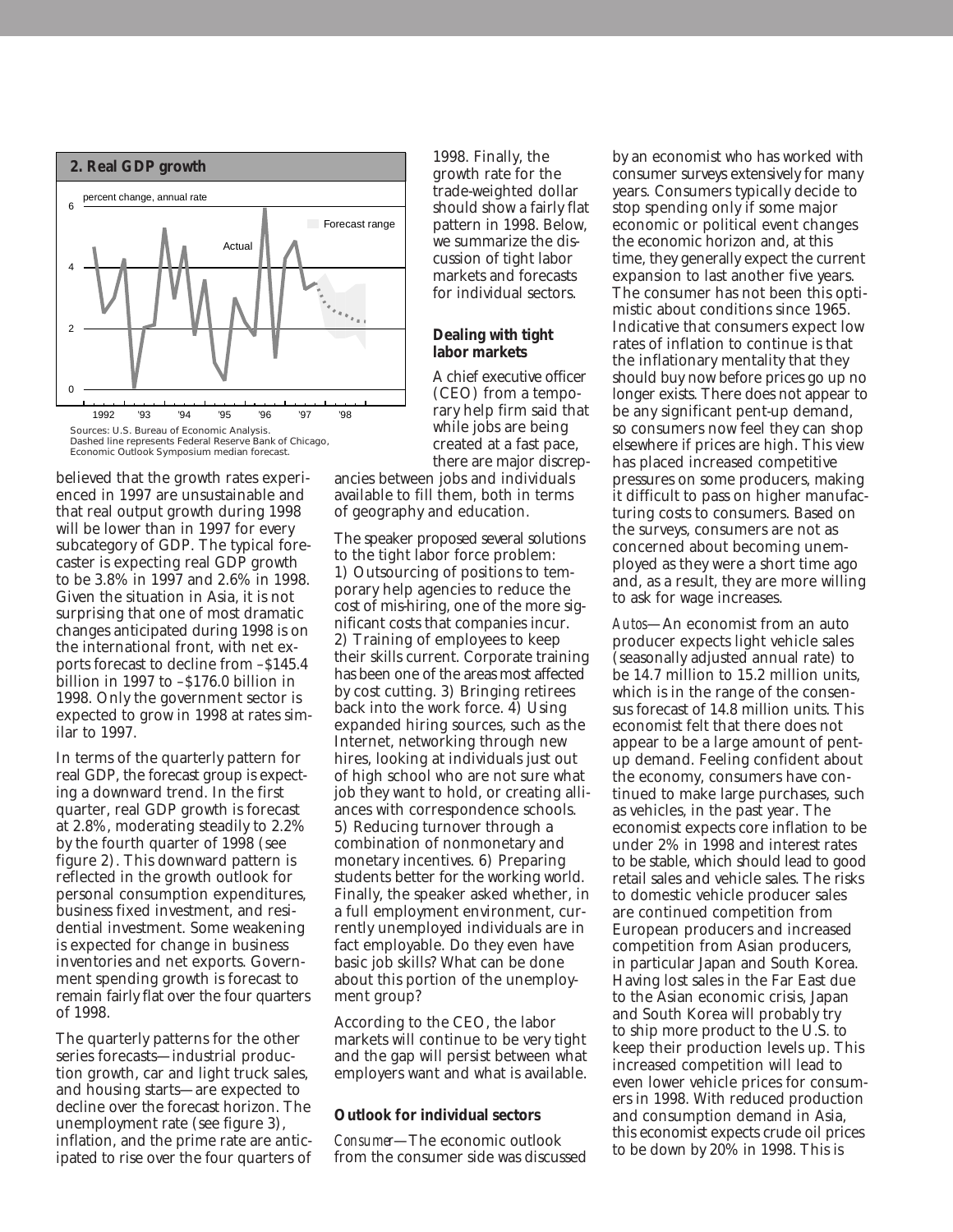

Dashed line represents Federal Reserve Bank of Chicago, Economic Outlook Symposium median forecast.

good news for light truck sales, as these vehicles tend to be less fuel efficient than passenger cars.

*Home building*—An executive who represents the home building industry presented a very favorable outlook for the housing industry in 1998. Competition has increased for home builders with more builders competing for market share. It has been quite a buyers' market with incentives being offered by builders. Builders are not having trouble finding labor, and wages have not increased significantly over the past year. With the strong sales pace of the past several years, there does not appear to be any pent-up demand in the housing market. This executive expects housing starts to ease to 1.39 million units in 1998. The consensus forecast for 1998 is slightly more optimistic at 1.41 million units.

*Steel*—A consultant to the steel industry said that many major projects will be undertaken in 1998 and that given the amount of steel being shipped, the construction numbers being reported are too low. Steel consumption is projected to increase nearly 2% in 1998. Engine and parts plants and assembly plants in the automotive industry are the most active sectors for investment in this industry. There do not appear to be any capacity constraints, with the possible exception of high-performance products. Compensation is generally high in the steel industry, making it relatively easy to attract workers. Furthermore,

the consultant felt that wages in this industry do not accurately represent the total compensation that employees receive. Front-end or performance-based bonuses, as well as profit sharing plans, add to total compensation.

*Banking*—The concern over rising consumer credit card debt was discussed by an economist from a large commercial bank. Despite improv-

ing economic conditions, debt levels have increased to record levels. However, the speaker felt that consumers are getting smarter about managing debt. More aggressive credit card marketing by issuers explains part of the debt buildup. In addition, consumers are feeling more confident and are more willing to extend their credit obligations.

In 1998, the banking industry faces some challenges. While short-term interest rates have remained fairly steady, long-term interest rates have come down since the middle of 1997, leading to a flattening of the yield curve. This will hurt the profit margins of banks, which make their money by borrowing short and lending long. Consolidation in the banking industry will continue. There are 25% fewer banks in the U.S. now than in 1990.

*Heavy equipment*—According to a director of the economics department of a heavy equipment manufacturer, the industry is heavily reliant on how well the construction industry does during 1998. The industry is currently in an upsurge. While tightness in the labor market continues to be a concern, this industry has been less affected than other industries. Productivity gains have allowed the speaker's company to reduce employment, while increasing both sales and shipments. For new hires at this company, there were 25 applicants for every opening and, of those hired, more than 70% had college degrees. The North American market for heavy duty equipment is very mature and any expansion in this market in 1998 and beyond will be from foreign demand. The environment for machine sales for both the agriculture and construction industries during 1998 is very favorable. The heavy equipment industry does well as long as housing starts remain above a 1.3 million unit pace. As long as the economy doesn't go into a recession and as long as interest rates remain somewhat stable, the speaker believes that the outlook for the industry will remain bright.

#### **Conclusion**

The economic outlook for 1998 calls for slower economic growth than in 1997, coupled with a continued low rate of inflation and a low unemployment rate. Both light vehicle sales and housing starts are anticipated to be down slightly from their 1997 levels, but still at fairly high rates. If these forecasts are realized, 1998 will be another in a series of very good years for the U.S. economy.

> —William Strauss Senior economist Keith Motycka Associate economist

Michael H. Moskow, *President;* William C. Hunter, *Senior Vice President and Director of Research;* Douglas Evanoff, *Assistant Vice President, financial studies;* Charles Evans, *Assistant Vice President, macroeconomic policy research;* Daniel Sullivan*, Assistant Vice President, microeconomic policy research;* William Testa, *Assistant Vice President, regional programs;* Vance Lancaster, *Administrative Officer;* Helen O'D. Koshy, *Editor.*

*Chicago Fed Letter* is published monthly by the Research Department of the Federal Reserve Bank of Chicago. The views expressed are the authors' and are not necessarily those of the Federal Reserve Bank of Chicago or the Federal Reserve System. Articles may be reprinted if the source is credited and the Research Department is provided with copies of the reprints.

*Chicago Fed Letter* is available without charge from the Public Information Center, Federal Reserve Bank of Chicago, P.O. Box 834, Chicago, Illinois 60690-0834, tel. 312-322-5111 or fax 312-322-5515. *Chicago Fed Letter* and other Bank publications are available on the World Wide Web at http://www.frbchi.org.

ISSN 0895-0164